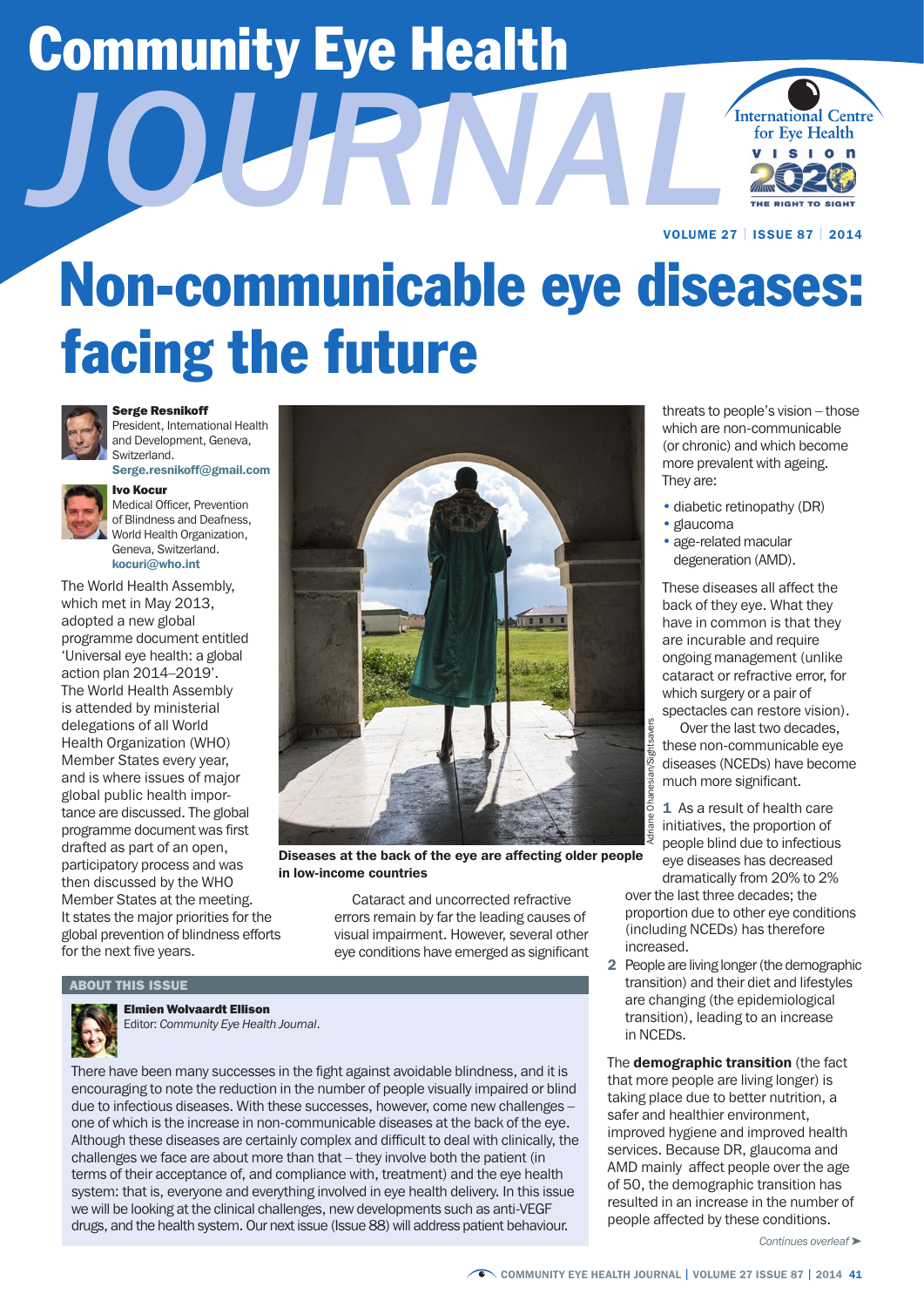### n this issue

- 41 Non-communicable eye diseases: facing the future
- 44 Anti-VEGF drugs in the prevention of blindness
- 47 Intravitreal injection technique
- 48 Anti-VEGF drugs: evidence for effectiveness
- 49 Age-related macular degeneration (AMD)
- 51 Getting ready to cope with non-communicable eye diseases
- 52 'An ideal service for glaucoma would be…'
- 53 Glaucoma care at ABUTH Eye Clinic, Bauchi
- 55 CATARACT SERIES The value of clinical audits for improving cataract quality
- 56 CLINICAL SKILLS How to monitor blood glucose
- 57 EQUIPMENT CARE AND MAINTENANCE Understanding and caring for a Schiotz tonometer

Editor

Allen Foster Clare Gilbert Nick Astbury Daksha Patel Richard Wormald Peter Ackland Janet Marsden Catherine Cross David Yorston Serge Resnikoff

Elmien Wolvaardt Ellison editor@cehjournal.org Editorial committee

Regional consultants Hugh Taylor (WPR) Leshan Tan (WPR) GVS Murthy (SEAR) R Thulsiraj (SEAR) Babar Qureshi (EMR) Mansur Rabiu (EMR) Hannah Faal (AFR) Kovin Naidoo (AFR) Ian Murdoch (EUR) Janos Nemeth (EUR) Van Lansingh (AMR) Andrea Zin (AMR)

- 58 TRACHOMA UPDATE
- 59 CPD QUIZ

Community Eye Health

ľ

60 NEWS AND NOTICES

High-income countries have already glaucoma and AMD. The countries that experienced this transition. Middle- have been successful at dealing with income countries are rapidly undergoing these diseases have done so by providing this change, whereas it is just starting to comprehensive eye care services that are

The **epidemiological** in addition, to enhance the health due to changes in **urbanisation,** inclusion of people with lifestyle. Non-communicable **people are less** permanent, severe vision diseases, particularly **people are less** loss, they have prioritised cardiovascular disease **active, eat more** the provision of low vision<br>and diabetes (with its **active, eat more** services and rehabilitation complications, including and eat less Most low-income diabetic retinopathy) are diabetic retinopathy) are  $\begin{array}{cc} \text{linear} & \text{linear} \\ \text{linear} & \text{linear} \end{array}$  countries, and some increasing because of  $\begin{array}{cc} \text{linear} & \text{linear} \\ \text{linear} & \text{linear} \end{array}$ changes in how people

live. People are less active, eat more and eat less healthily – mainly as a result of urbanisation. Smoking, a risk factor for AMD, remains prevalent in many populations.

As with the demographic transition, the epidemiological transition has already occurred in high-income countries. Middle-income countries (mainly in Asia and Latin America) are currently undergoing this transition, and it is already starting to become noticeable in low-income countries.

#### Will we be able to cope with these diseases?

In many high-income countries, progress has been made in the provision of services for the prevention, early detection and management of DR,

#### CEHJ online

Visit the *Community Eye Health Journal*  online. All back issues are available as HTML and PDF. Visit www.cehjournal.org

#### Online edition and newsletter Sally Parsley: web@cehjournal.org

Consulting editor for Issue 87 David Yorston

#### Please support us

We rely on donations from charities and generous individuals to carry out our work. We need your help. Subscriptions in high-income countries cost UK £30 per annum. Please support us by adding a donation: £15 will send the journal to a front-line eye care worker in a low- or middle-income country for 1 year. Contact Anita Shah (admin@cehjournal.org) or visit the journal website: www.cehjournal.org/donate

#### **Subscriptions**

Readers in low- and middle-income countries get the journal free of charge. Send your name, occupation, and postal address to the address opposite. French, Spanish, and Chinese editions are available. To subscribe online, visit www.cehjournal.org/subscribe

happen in low-income countries. integrated into national health systems.

**transition** means a **'Mainly due to** quality of life and promote change in population the independence and senvices and rehabilitation however, are not able to

provide adequate services to prevent and manage these diseases. There is a shortage of eye care professionals and many of these do not have the level of skill and resources needed to effectively handle these eye conditions. In addition, many eye health services in these countries lack an interdisciplinary, patient-centred approach, which is critical for the successful management of NCEDs.

#### What is the way forward?

The WHO Global Action Plan is structured along three objectives, all of which relate to NCEDs in the following ways:

1 Advocacy based on evidence. There is an urgent need for advocacy about NCEDs at both global and local levels

#### Address for subscriptions

Anita Shah, International Centre for Eye Health, London School of Hygiene and Tropical Medicine, Keppel Street, London WC1E 7HT, UK. Tel +44 (0)207 958 8336/8346 Fax  $+44$  (0) 207 927 2739

Email admin@cehjournal.org

#### Exchange articles

We accept submissions of 400 or 800 words about readers' experiences. Contact: Anita Shah: exchange@cehjournal.org

 these are not used for commercial or personal profit. © International Centre for Eye Health, London. Articles may be photocopied, reproduced or translated provided Acknowledgements should be made to the author(s) and to Community Eye Health Journal. Woodcut-style graphics by Victoria Francis and Teresa Dodgson. ISSN 0953-6833

#### Disclaimer

Signed articles are the responsibility of the named authors alone and do not necessarily reflect the views of the London School of Hygiene & Tropical Medicine (the School). Although every effort is made to ensure accuracy, the School does not warrant that the information contained in this publication is complete and correct and shall not be liable for any damages incurred as a result of its use.

The mention of specific companies or of certain manufacturers' products does not imply that they are endorsed or recommended by the School in preference to others of a similar nature that are not mentioned. The School does not endorse or recommend products or services for which you may view advertisements in this Journal.











**Proofreading Jane Tricker Printing Newman Thomson**